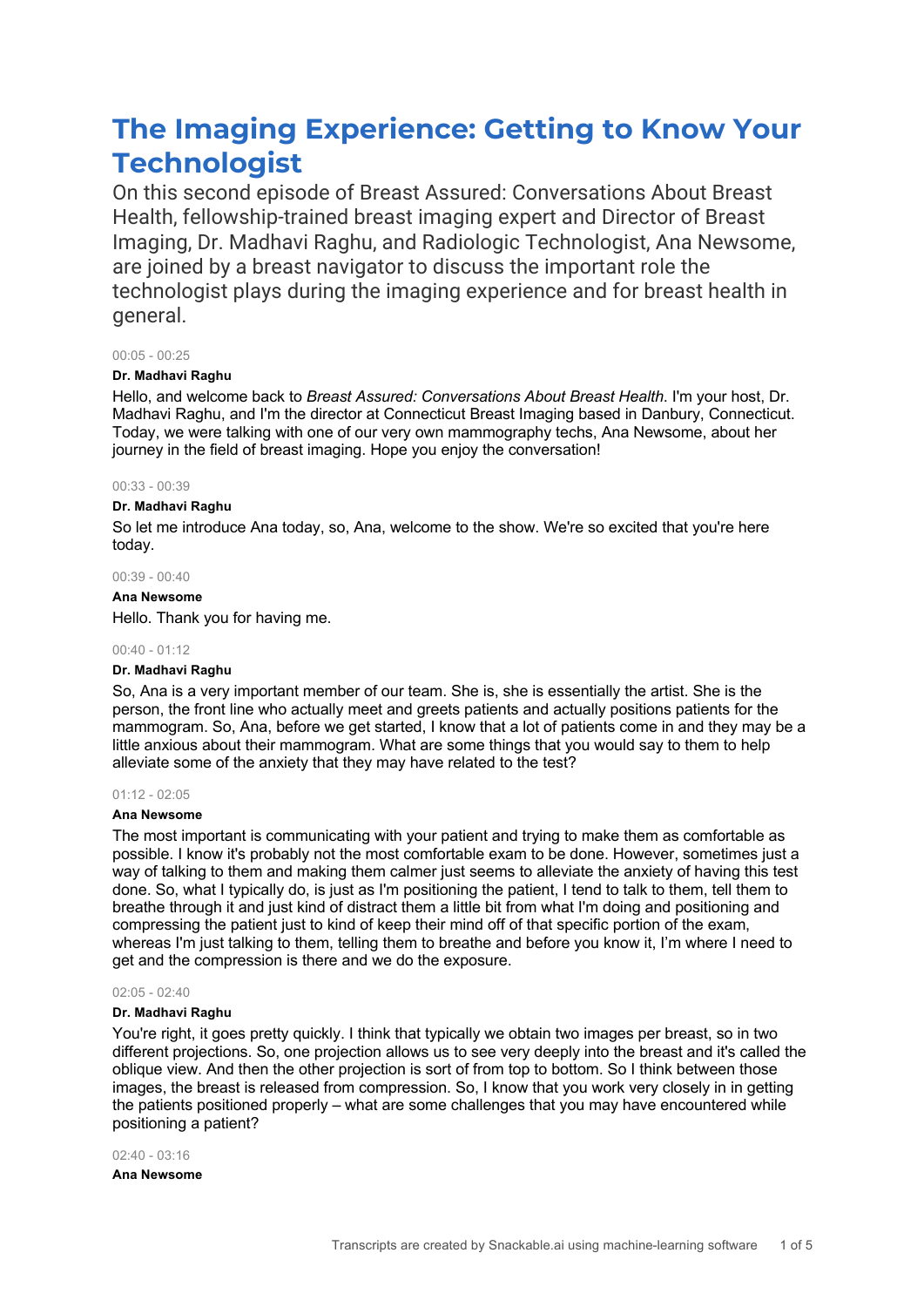We have certain patients with either limited range of motions with their shoulders due to surgeries or due to some injuries. So again, I just tell the patient and try to tell them to let me know as far as they can do. If you start off that way instead of just saying, "Hey, you need to do this," say, "Hey, tell me how much you can do," it kind of gives them a little bit of, "Oh ok, I did. I was able to get where I'm supposed to get." So, I think communicating is number one and just to kind of make them comfortable.

#### 03:16 - 03:55

# **Dr. Madhavi Raghu**

And, you know, we encourage patients even if they have disabilities or if they have any limitations, as you pointed out, including shoulder related issues or if a patient is in a wheelchair, it should not preclude them from getting a mammogram, which is a very important test. Now I know that we are, we provide Tomosynthesis. All our mammograms are done Tomosynthesis, which is which is also called a 3-D mammogram, and the benefits are that it's it allows us to leaf through the breast. We can look at the breast one through one-millimeter slices and really find subtle cancers or findings that would not be apparent on a 2-D mammogram.

# $03.55 - 04.20$

# **Dr. Madhavi Raghu**

In addition to that, the number of callbacks that are associated in screening with the Tomosynthesis study, it's reduced compared to a 2-D mammogram. Now our patients, when they get the Tomo study, is it a bit longer, in your opinion, than in the conventional 2-D mammogram? And if so, do you talk to them throughout the screening mammogram as they're getting these images?

#### 04:21 - 04:41

# **Ana Newsome**

As far as time, if any, very little. I mean, we're still in the room, I believe the same amount of time you're still explaining to them, it's still the same positions. The breathing may be a little different, but as far as time wise, very little. Yeah, I think it's very important to have the 3-D done.

#### 04:41 - 05:17

# **Dr. Madhavi Raghu**

That's right. Like I said, we are 100 percent Tomo, so we offer it to every patient, regardless of their age and their breast density, they are offered screening with Tomosynthesis. Now I know that one of the biggest issues for a lot of women is pain that's encountered during the mammogram and generally the technologists I know do a great job working with patients to alleviate that discomfort. So, what are some of your tips, both in terms of positioning the patient and also just the patient's experience in helping them feel comfortable during a mammogram?

#### 05:17 - 06:04

# **Ana Newsome**

Yeah, I think this is a lot of questions, especially for first time patients that are having a mammogram, is the pain because I think they hear so many stories. First, I start off to let them know, "Hey, don't worry about that. You know, you do your best. I will try my best to make this as comforting as possible for you. Go nice and slow." You don't necessarily need to do a fast exam. I think spending time with the patient explaining to them prior to you doing everything sometimes makes them feel a little better. And I think letting them know that they did a great job just makes them feel better. Say, "Hey, oh my God, you're right, I was able to do it," and they are coming back next year before you know it and say, "Hey, this was not as bad as I thought it was going to be."

#### 06:04 - 06:12

# **Dr. Madhavi Raghu**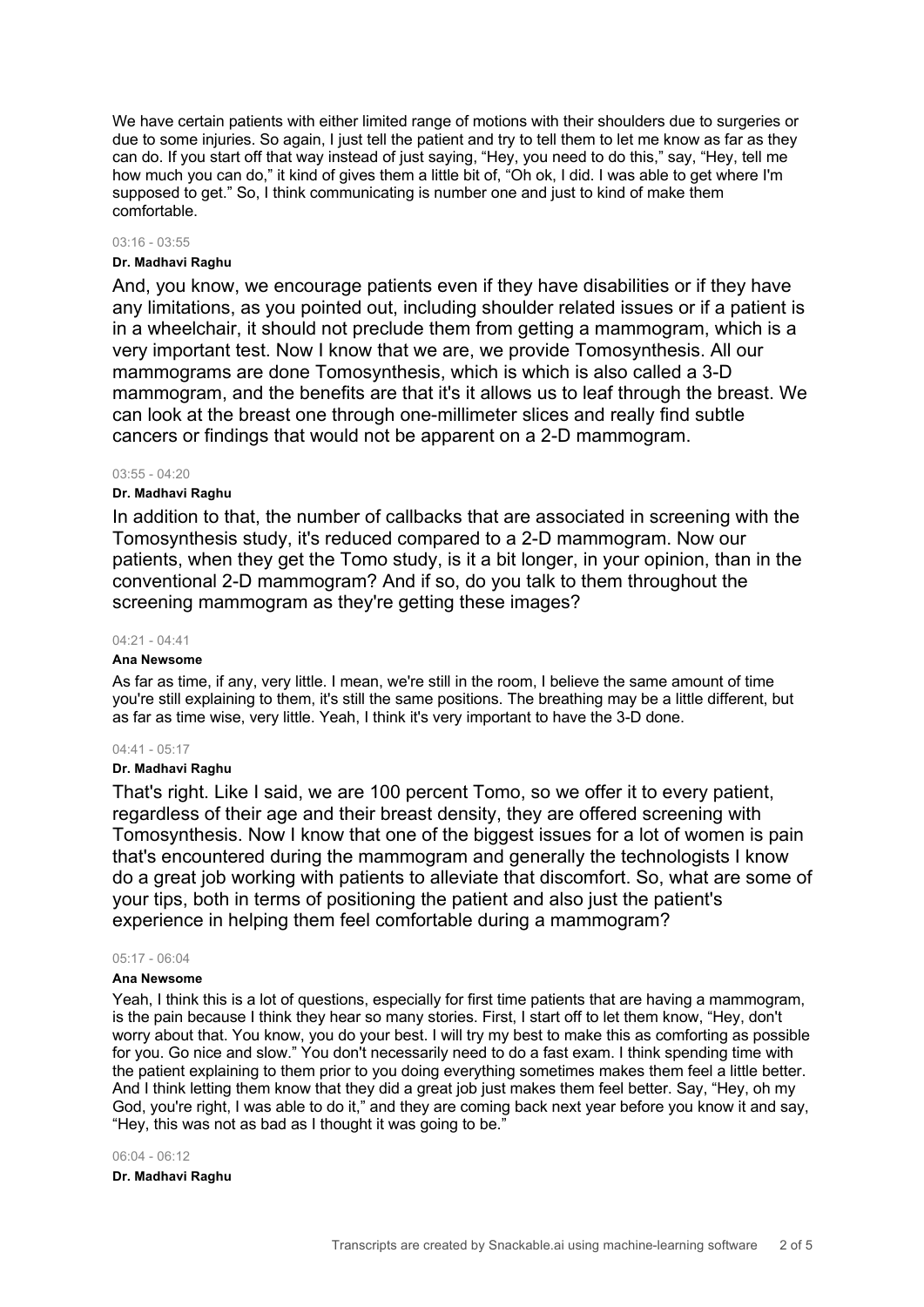What is your experience in terms of pain that may be experienced by one person compared to another? Is it the same for everybody?

# 06:13 - 06:25

# **Ana Newsome**

That's a great question. I think everybody has a different pain tolerance and threshold, and not everybody is going to necessarily have the pain or discomfort as another patient. So it's very different.

# 06:25 - 06:55

# **Dr. Madhavi Raghu**

That's really important to mention that because while for some patients, it may be uncomfortable, that's really where the technologist can partner with the patient and help them get through study, which is very important for them to have a screening mammogram in the first place. So I know that patients – first time patients – our baseline patients have a lot of questions related to their mammogram and we want them to have a good experience and we want them to come back year after year. And some patients may get called back and it's the scary experience.

# 06:55 - 07:26

# **Dr. Madhavi Raghu**

So one of the services that we offer through Connecticut Breast Imaging is that all baseline patients do you get a phone call to prepare them for the screening mammogram and the subsequent experience or any potential downstream imaging that may stem from the screening mammogram. So here, to discuss some aspects of that conversation is Emma, who's our navigator. So Emma, can you tell us a little bit about what do you speak to patients about with respect to a baseline mammogram and what to expect?

# 07:26 - 07:52

#### **Emma Hansen**

Of course, thanks for having me back on the podcast. So, when we call baseline patients before the exam, we really just start by asking if they have any questions that need to be answered just to kind of open the conversation. Explain the procedure to them from start to finish so that when they show up to the office and Ana does their mammogram, they know a little bit more about what to expect. And that seems to alleviate a lot of the anxiety right off the bat, just kind of knowing what you're going into.

## 07:53 - 08:23

# **Emma Hansen**

We then explained to them that afterwards you may need to come back for additional imaging for a couple of reasons, and we let them know that after your baseline mammogram, that's when you're most likely to receive a call to come back for additional imaging. And we explain that the reasoning for that, of course, is that we don't have any old mammograms to compare to, so we don't know what's normal for their breasts yet. So, you know, we explain to them that any discrepancy are radiologists are going to be extremely cautious and they're going to want to do additional imaging.

#### 08:23 - 09:01

#### **Emma Hansen**

We also let them know that a lot of baseline patients find out that they have something called dense breast tissue and dense breast tissue, just as you know, is thicker breast tissue makes the mammogram harder to see through. And so we let patients know that if they get a phone call from our office saying that they have dense tissue and their doctor recommends an ultrasound, that that is not a bad thing. And it doesn't mean that there's anything wrong with their breast or anything that they need to be scared of. So those are really the two types of additional imaging that we cover with them. And I have had patients tell me that it does make it less scary if they do receive those phone calls because they know what to expect.

#### 09:02 - 09:49

# **Dr. Madhavi Raghu**

No, I think that's a really important phone call to make because I think patients are scared and patients are uncertain about what to expect. And unfortunately, breast cancer is very prevalent in society, and we all know individuals who have breast cancer or who've suffered through breast cancer, so understandably, it can be a very scary and overwhelming experience. And that's right,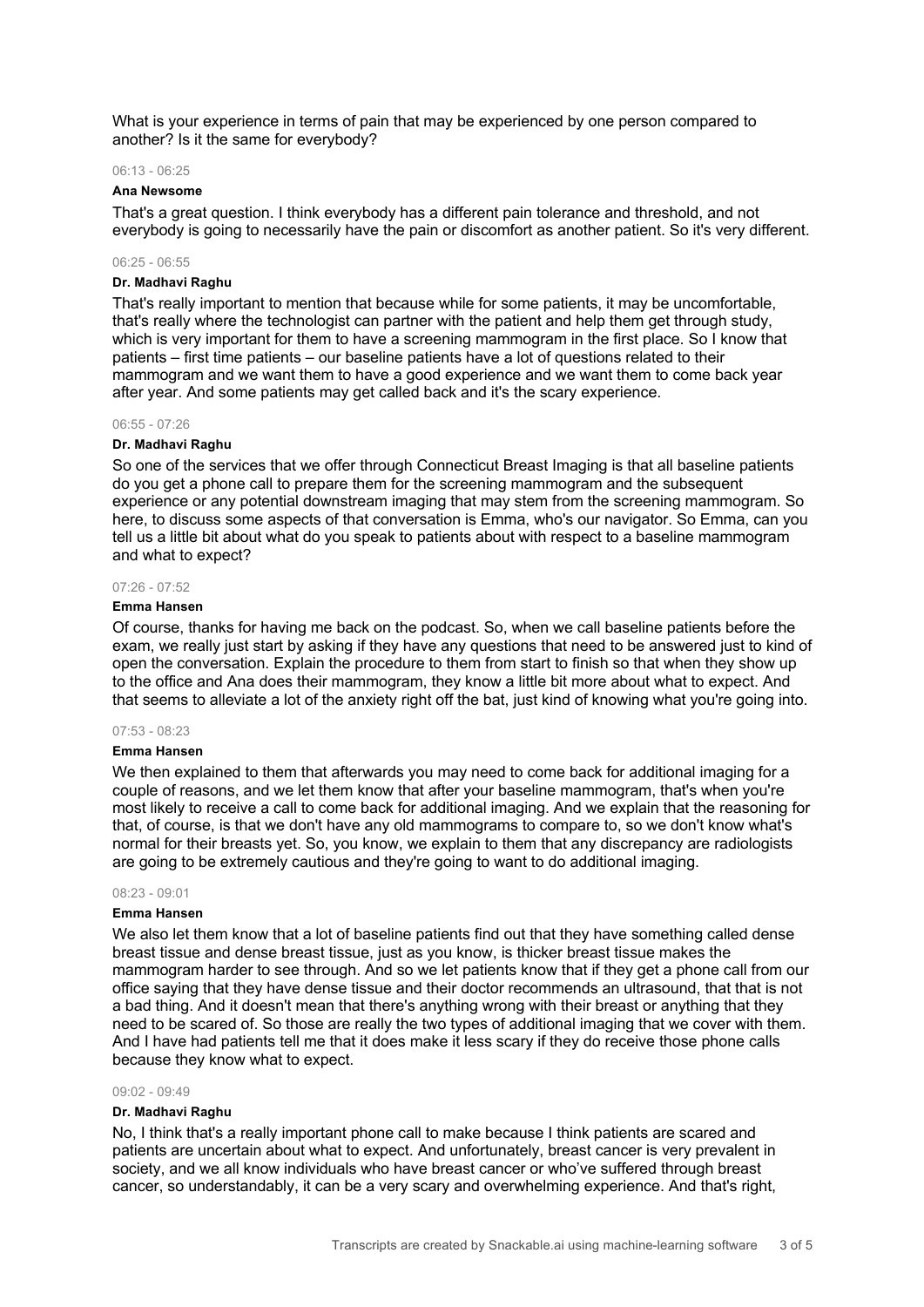you're absolutely right, there are patients for whom a screening ultrasound or a complete breast ultrasound is recommended. And so those appointments may be made at the time of screening mammogram or potentially after the screening mammogram has been read because once the radiologist has interpreted the mammogram as a heterogeneous lesions or extremely dense, then those patients are recalled for a potential ultrasound.

#### 09:50 - 09:59

## **Dr. Madhavi Raghu**

Now, another question that that frequently comes up is deodorant. What do you tell patients when they come in and what is the protocol for deodorant?

# 09:59 - 10:28

# **Ana Newsome**

So, we typically, you know, right off the bat, we're changing the patient first, and I always ask, "do you have any either powder, creams or any type of deodorant on?" And if you do potentially arrive to your exam with deodorant, no problem. We do have some wipes in the dressing room for you to wipe it off, just in case something shows up in the image that can potentially be mistakenly misclassified as something else, and they have no problem usually doing it.

#### 10:28 - 10:57

#### **Dr. Madhavi Raghu**

So, one of the issues that we used to see with deodorant in the world of 2-D mammography, is that deodorant can produce calcifications in the axilla or the armpit region, and we know that cancers do occur in that area. Now with Tomosynthesis we're able to tell if the calcifications are in in the skin, but those calcifications may mask an underlying smaller mass or even suspicious calcifications.

# 10:57 - 11:45

# **Dr. Madhavi Raghu**

So to make the exam clearer, that is why we actually ask patients to wipe the deodorant off. It helps us, as radiologists, interpret the exam more accurately. Once a mammogram is performed, typically, the results are available, I think, usually within 24 hours. And then, you know, our patients are going to get called back – they are called back by our navigator and they'll call back and potentially, you know, they have to return for additional imaging, our navigators will explain what that means and what needs to happen for the patient. So when patients return for what's called a diagnostic mammogram for extra pictures, what are some things that you talk to patients about to help them with their anxiety? Because I know that that can be very scary for many patients.

#### 11:45 - 12:22

# **Ana Newsome**

Yes, they get nervous right away. So as I bring them in, you know, again, I tried telling them, you know, try not to be nervous. Let's get through the exam. We'll go as smoothly as possible and you will potentially know your results today. And that just seems to calm them down a little bit instead of having to wait another 24 hours for their results. Typically, here we have a radiologist on site and we verify that they don't need any more additional imaging or an ultrasound. And I just let them know you will know your results by the end of the exam, so don't worry.

# $12:22 - 13:04$

# **Dr. Madhavi Raghu**

That's right. I think that's one of the differences between a diagnostic mammogram and a screening mammogram. So all diagnostic patients are evaluated by the radiologist – the imaging is evaluated before the patient departs. So if the patient needs to undergo a biopsy, we'll go in and speak with the patient, discuss the results and if possible, even perform the biopsy the same day or very shortly thereafter. So patients have the opportunity to speak with the physician, with the radiologist who interpreted the exam so that they leave with a peace of mind or with a plan in place. And I think that's really important.

## 13:04 - 13:34

# **Dr. Madhavi Raghu**

Sometimes patients may need to have an ultrasound after the diagnostic mammogram. Again, we do that very immediately right after the diagnostic views so that the patients don't have to wait or have to